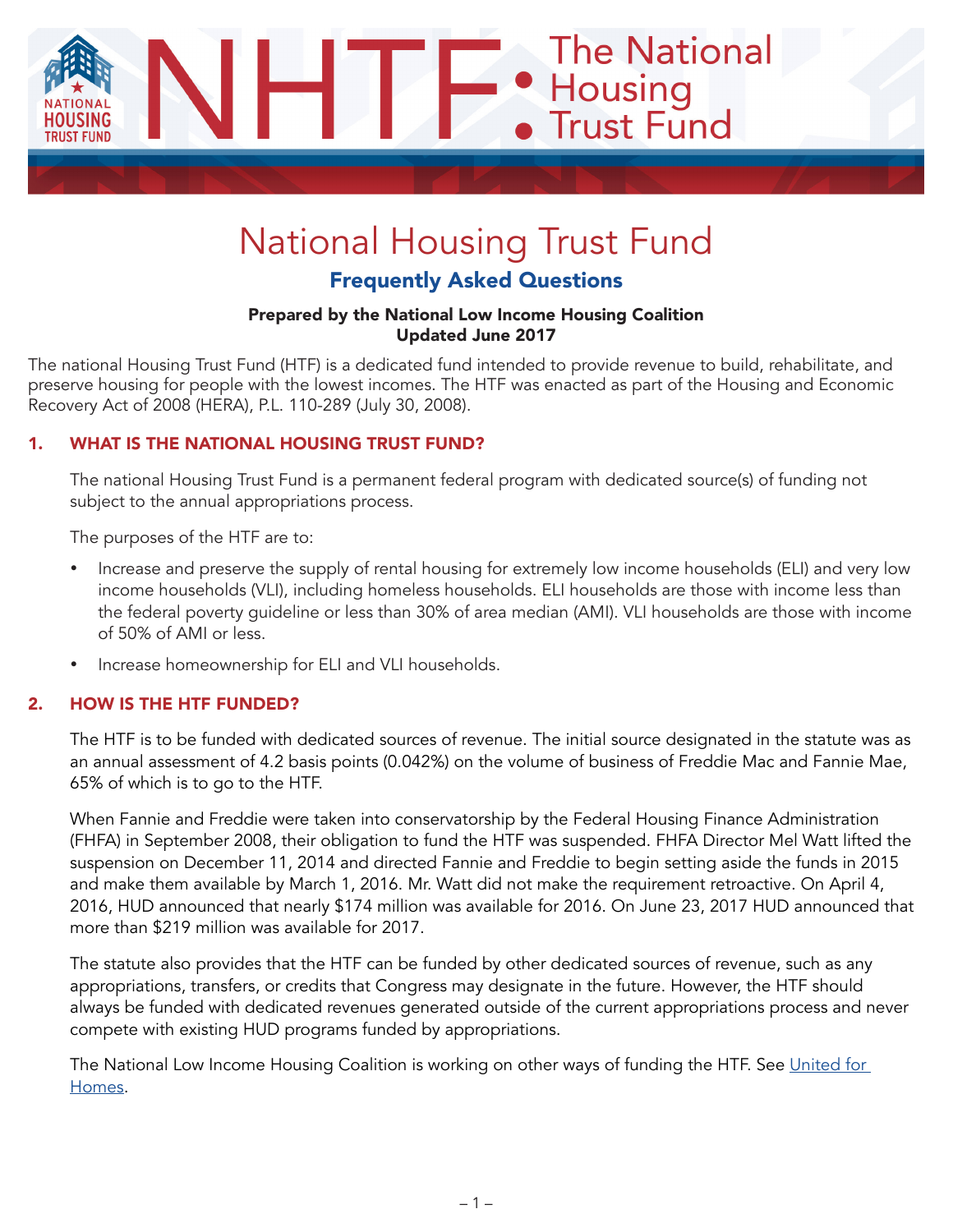

#### 3. WHAT REGULATIONS IMPLEMENT THE HTF?

HUD issued interim regulations at 24 CFR part 93 to implement the HTF on January 30, 2015, [http://www.](http://www.gpo.gov/fdsys/pkg/FR-2015-01-30/pdf/2015-01642.pdf) [gpo.gov/fdsys/pkg/FR-2015-01-30/pdf/2015-01642.pdf](http://www.gpo.gov/fdsys/pkg/FR-2015-01-30/pdf/2015-01642.pdf). The preamble to the interim rule indicates that HUD intends to open the interim rule for public comment once states gain experience administering the program. To the extent that the HTF statute does not require specific provisions (such as targeting to extremely low income renters) the interim rule is modeled on the HOME program regulations. Key provisions of the interim rule are highlighted in the answers to the following FAQs.

## 4. WHO IS SERVED BY THE HTF?

The HTF statute requires that at least 75% of the funds for rental housing benefit extremely low income (ELI) households, those with income less than the federal poverty guideline or less than 30% of the area median income (AMI). The remaining 25% for rental housing may benefit very low income (VLI) households, those with income at or less than 50% AMI. For homeowner activities, all funds must benefit households with income less than 50% of AMI.

However, HUD's interim regulation requires that in years in which there is less than \$1 billion in the HTF, 100% of both rental and homeowner units be occupied by ELI households.

#### 5. HOW CAN HTF DOLLARS BE USED?

The statute requires that at least 90% of the funds be used for the production, rehabilitation, preservation, or operation of rental housing. Up to 10% may be used for homeownership activities for first-time homebuyers. Eligible homeowner activities include producing, rehabilitating, and preserving owner-occupied houses, as well as providing down payment, closing cost, and interest rate buy-down assistance.

The interim regulations follow the statute, limiting the use of HTF resources for homeowner activities to 10% of a state's allocation, and also limiting to 10% the amount of a state's allocation that can be used for overall program administration and planning. In addition, the interim rule makes it clear that HTF-assisted units can be in a project that also contains non-HTF-assisted units. Also, HTF resources can be used to buy and/or rehabilitate manufactured homes, or to purchase the land on which a manufactured home sits. Property can be bought or demolished, but only if tied to a specific affordable housing project. The interim rule clarifies that HTF assistance can be in the form of a grant, loan, deferred payment loan, equity investment, or other forms.

#### 6. HOW ARE HTF DOLLARS DISTRIBUTED TO STATES?

The HTF is a HUD-administered block grant to the states, the District of Columbia, Puerto Rico, and the Insular Areas (American Samoa, Guam, Northern Mariana, and the Virgin Islands). The statute requires HUD to develop a formula for distributing the funds using four specified factors reflecting the number of ELI and VLI households with severe cost burden (paying more than 50% of their income for rent and utilities) as well as the shortage of rental properties affordable and available to ELI and VLI households, with priority for ELI households. No state or the District of Columbia can receive less than \$3 million. Allocations for 2017 are at <http://bit.ly/2rs5MkB>

The interim rule mirrors the statutory factors, assigning 75% of the formula weight to the two ELI factors. The greater the shortage of rental housing affordable and available to ELI households, and the greater the extent to which ELI renter households have severe cost burden, the more HTF a state will receive.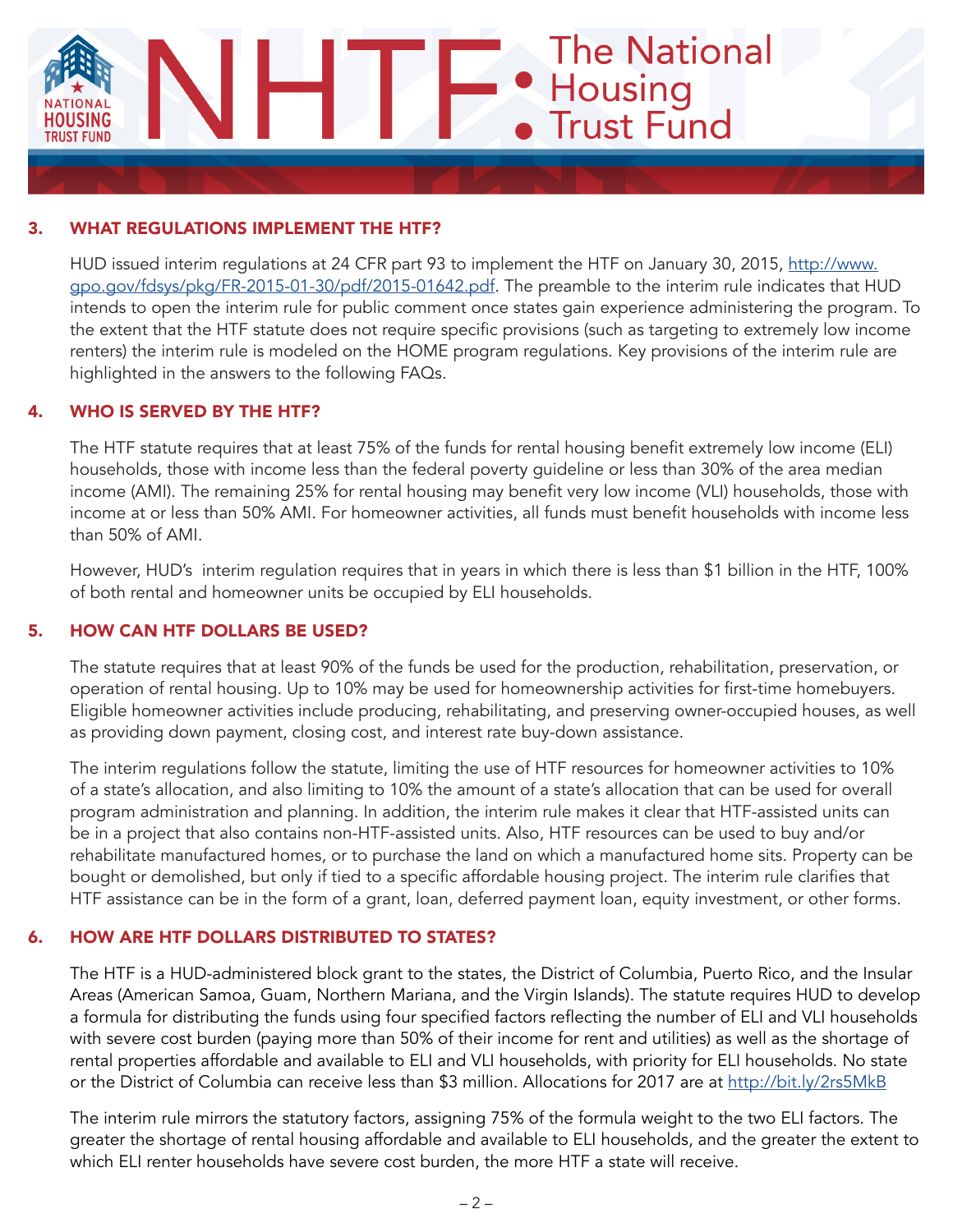

## 7. HOW DO STATES DISTRIBUTE THEIR HTF DOLLARS?

The HTF statute requires states to select a state agency (such as a housing finance agency or a housing department) to receive and administer HTF resources. The list of state HTF agencies is at [http://bit.](http://bit.ly/1ONwHwN) [ly/1ONwHwN](http://bit.ly/1ONwHwN).

Each state must prepare an annual Allocation Plan showing how it will distribute HTF resources based on the priority housing needs identified in the state's Consolidated Plan (ConPlan). HUD's interim rule requires that the HTF Allocation Plan be inserted as a component of a state's ConPlan, following the ConPlan public participation requirements.

The interim regulation gives states the option of passing some or all HTF dollars to local governments or state agencies as "subgrantees" to in turn provide funds to "recipients" to carry out projects. Any subgrantees must have a local ConPlan that includes a local HTF Allocation Plan consistent with the state's HTF requirements.

The law and interim rule define "recipients" as organizations and agencies (including nonprofits and for-profits) that receive HTF dollars from a state or subgrantee to carry out an HTF-assisted project. Both the law and the interim rule require recipients to have demonstrated experience and capacity with creating, rehabilitating, or preserving affordable homes.

## 8. HOW ARE PROJECTS SELECTED TO RECEIVE HTF DOLLARS?

The HTF statute and interim rule require an Allocation Plan to set forth the requirements for selecting applications from potential recipients. The statute requires an Allocation Plan to give priority in awarding HTF funds to projects based on six factors:

- geographic diversity as reflected in the ConPlan,
- the extent to which rents will be affordable, especially for ELI households,
- the length of time rents will remain affordable,
- the merits of an applicant's proposed activity. (The interim rule offers as examples of merit: housing that serves people with special needs, housing accessible to transit or employment centers, and housing that includes green building and sustainable elements, and.)
- the use of other funding sources, and
- the applicant's ability to obligate HTF dollars and undertake funded activities in a timely manner.

## 9. HOW ARE HTF RENTS DETERMINED?

The HTF statute is silent regarding the rents that can be charged tenants in HTF units, except to establish as one of the factors states must use to select projects, "the extent to which rents for units in the project are affordable to extremely low income families". One of the basic tenets of housing policy is the "Brooke rule", which considers housing to be affordable only when assisted households use no more than 30% of their income for rent and utilities.

However, HUD's interim HTF regulations reject the Brooke rule and sets the maximum rent that an HTF-assisted household pays at a fixed amount equal to the greater of 30% of 30% AMI, or 30% of 30% of the federal poverty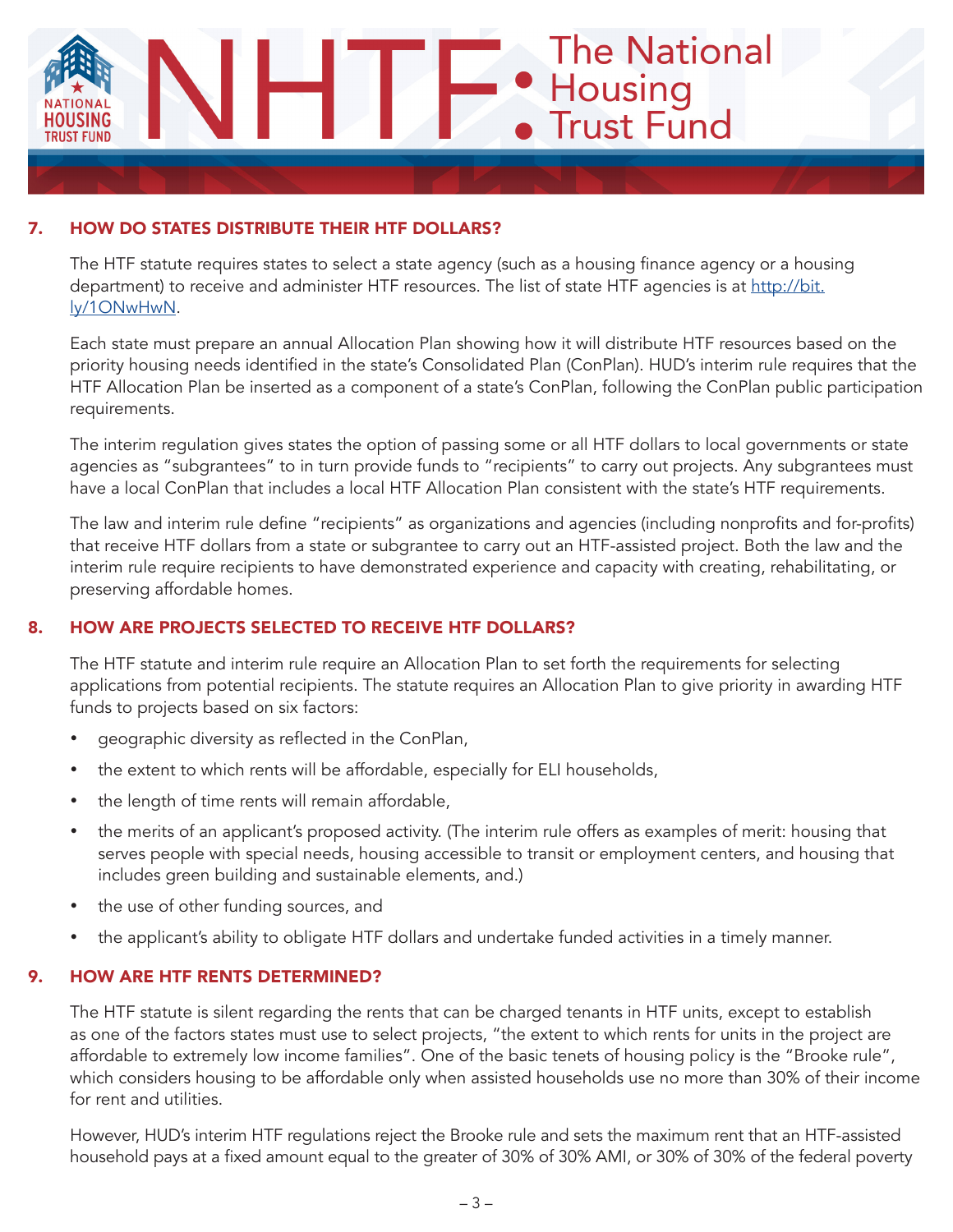

guideline. There is no basis in law for HUD for using 30% of the poverty guideline. Because the federal poverty guideline is higher than 30% of AMI for households of two or more people in most of the country, rents will be unaffordable for most extremely low income households, the very population for whom the HTF was created to serve. Consequently, NLIHC urges advocates to have their state's HTF Allocation Plan use "the lesser of" 30% of 30% AMI, or 30% of 30% of the federal poverty guideline.

While 30% of 30% of AMI maximum rents will be close to the acceptable standard for housing affordability for households at or slightly below 30% of AMI, households earning substantially less than 30% of AMI, such as those with Supplemental Security Income (SSI), will almost certainly pay more than 30% of their income for rent and utilities, unless additional subsidies are available. Consequently, many people the HTF is intended to serve will not be assisted because the rents will be more than they can afford. NLIHC urges advocates to promote HTF projects that have units with a mix of rents, including HTF-assisted units that have rents at 30% of 30% AMI, 30% of 20% AMI, and 30% of 10% AMI.

## 10. HOW LONG DO HTF UNITS HAVE TO REMAIN AFFORDABLE?

The statute does not require any particular period of affordability, except that states must select projects based in part on the duration of the units' affordability period.

The interim rule requires both rental and homeowner units to be affordable for at least 30 years, allowing states and subgrantees to establish longer affordability periods. (For homeowner activities, if a state chooses to establish "recapture" provisions, should a household sell an HTF-assisted property, the 30-year affordability period only applies if \$50,000 or more is invested in the property.) Commenting on the proposed HTF rule, NLIHC strongly urged HUD to set a 50-year affordability period and to provide preferences for projects with affordability periods greater than 50 years. The public investment of HTF resources must be retained as long as possible.

## 11. CAN HTF DOLLARS BE USED FOR OPERATING COSTS FOR RENTAL HOUSING?

The statute authorizes the use of HTF dollars for the production, rehabilitation, preservation, and operation of rental housing, but the statute does not define what operation means.

According to the interim rule's preamble, HUD views the HTF as primarily a production program meant to add units to the supply of affordable housing for ELI and VLI households, and anticipates HTF money to be used with other sources, mostly in mixed-income projects.

The interim rule allows up to one-third of a state's annual HTF allocation to be used for operating cost assistance for HTF-assisted units. The interim rule also allows, within the one-third cap, creation of an operating cost assistance reserve to be funded upfront for HTF-assisted units to help project financial feasibility for the entire affordability period.

The interim rule defines operating cost as: insurance, utilities, real property taxes, maintenance, and scheduled payments to a reserve for replacement of major systems. States wanting to use HTF for operating cost assistance contend that this definition is too limited and not consistent with general industry standards. HUD has hinted that waivers can be sought and that the definition could be modified when a final rule is published for comment.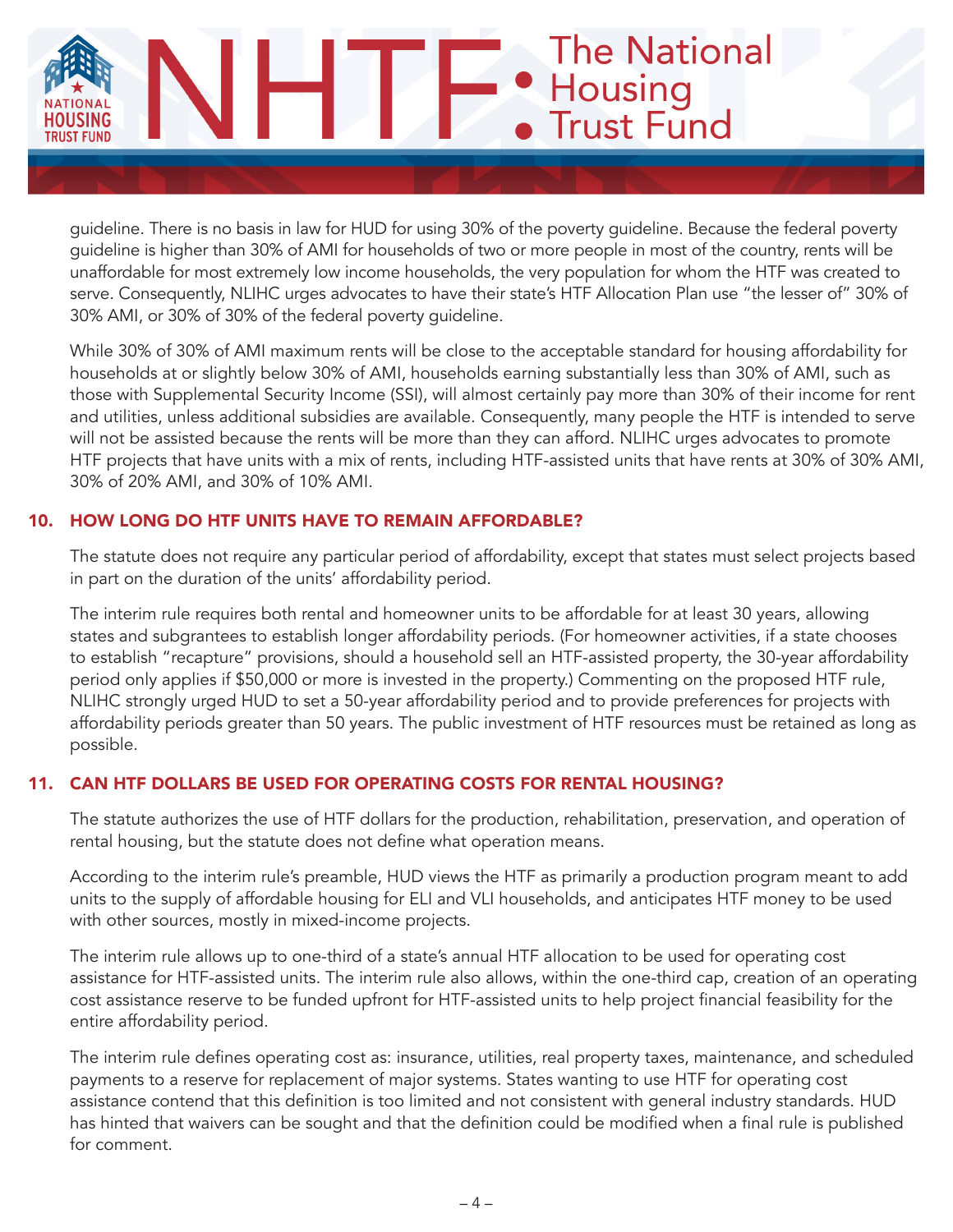

NLIHC has two papers discussing operating cost assistance:

- **[Funding Strategies for Developing and Operating ELI Housing](http://nlihc.org/sites/default/files/HTF-Funding-Strategies-for-Developing-and-Operating-ELI-Housing_051716.pdf)**
- **[HTF Operating Assistance Options and Considerations](http://nlihc.org/sites/default/files/HTF-Operating-Assistance-Options-and-Considerations_051716.pdf)**

## 12. HOW LONG DOES THE STATE HAVE TO SPEND ITS FUNDS?

The statute requires states to "commit" funds within two years. Uncommitted funds are to be recaptured by HUD and reallocated to other states.

The interim rule mirrors the statute and defines "commit" as having a legally binding agreement for a specific project that can reasonably be expected to begin construction or rehabilitation within one year. The interim rule also goes beyond the statute and requires funds to be spent within five years.

#### 13. IS THE HTF CONSIDERED TO BE FEDERAL FINANCIAL ASSISTANCE?

The statute considers the HTF to be "federal financial assistance" for the purposes of federal civil rights laws.

A HUD FAQ indicates that use of HTF does not trigger Davis-Bacon prevailing wage requirements.

## 14. DO OTHER FEDERAL LAWS APPLY TO THE HTF?

According to the statute, all activities carried out must comply with federal laws on: tenant protection and tenant participation; public participation relating to the Consolidated Plan, Qualified Allocation Plan, and Public Housing Agency Plan; and, fair housing laws and laws related to accessibility for people with disabilities.

The interim regulations require compliance with: the Fair Housing Act, Title VI of the Civil Rights Act of 1964, The Age Discrimination Act of 1973, Section 504 of the Rehabilitation Act of 1973, Title II of the Americans with Disabilities Act, Section 3 of the Housing and Urban Development Act of 1968, and the Uniform Relocation Act. In addition, the interim regulations require compliance with the lead-based paint regulations at 24 CFR part 35.

#### 15. IS THERE A REQUIREMENT THAT HTF DOLLARS BE MATCHED BY THE STATE OR GRANT RECIPIENTS?

No, the statute does not have a match requirement. This is different from other bills that were introduced to establish a National Affordable Housing Trust Fund.

The statute and interim rule do, however, include the extent to which a project will make use of non-federal funding as one priority factor for states and subgrantees to consider when allocating HTF dollars to a project.

#### 16. ARE THERE ANY REPORTING REQUIREMENTS?

The HTF statute requires each state to submit an annual report to HUD that describes the activities assisted with HTF money and that demonstrates compliance with the state's Allocation Plan. This report must be available to the public.

The interim rule does not go into detail, but does require states to submit an annual performance report according to the ConPlan performance report requirements, which include: a description of the HTF made available, how the funds were used, the geographic distribution and location of projects, the households assisted (including the racial and ethnic status of persons assisted), and actions taken to affirmatively further fair